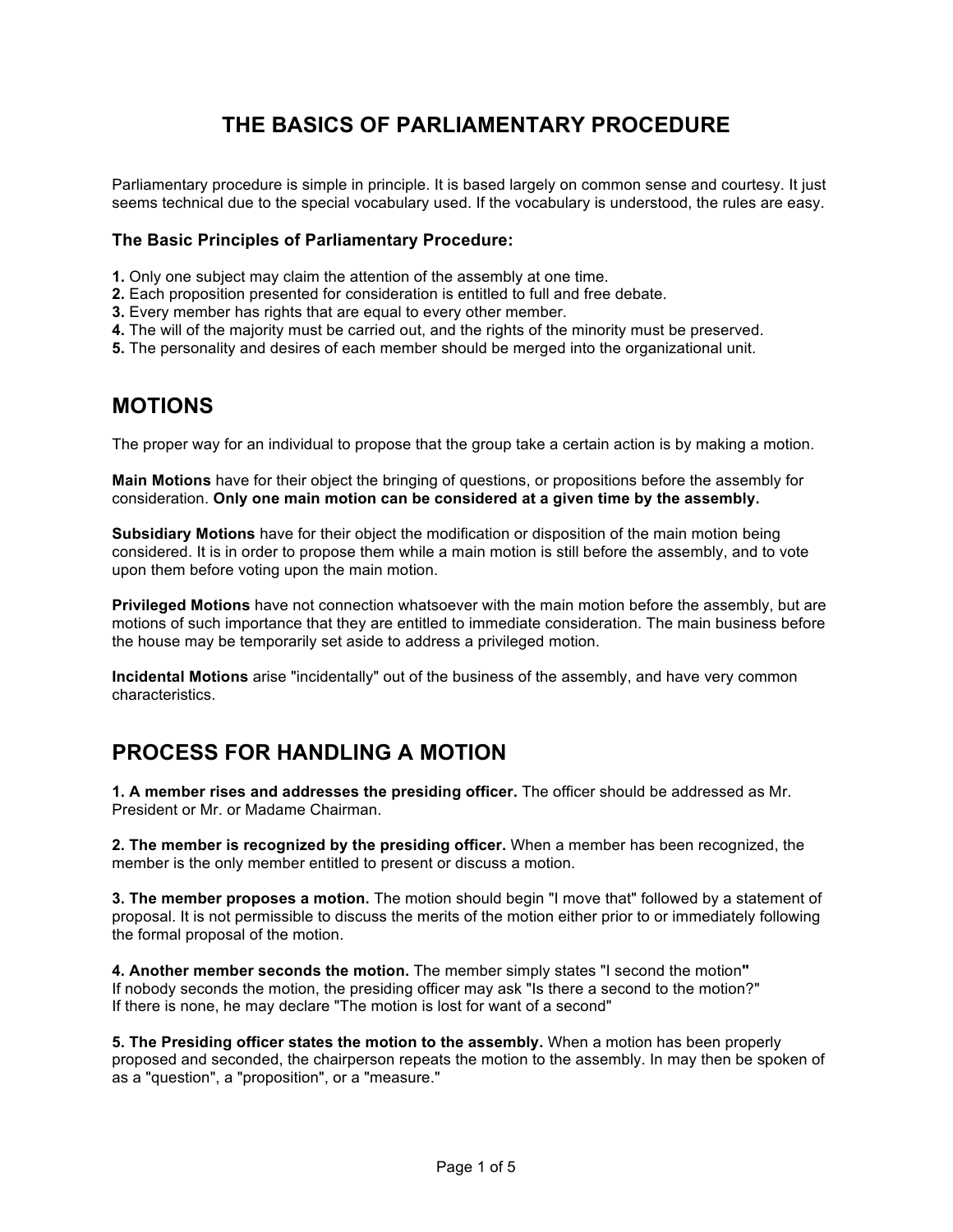**6. The assembly discusses or debates the motion.** To speak, a member must obtain the floor in the same manner as when presenting a motion.

**a.** The presiding officer should show preference to the proposer of the motion.

**b.** A member who has not spoken has prior claim over one who has already spoken.

**c.** The presiding officer should alternate between proponents and opponents of the motion.

**d.** The presiding officer should recognize a member who seldom speaks in preference to one who frequently speaks.

#### **DISCUSSION MUST BE CONFINED TO THE QUESTION THAT IS "BEFORE THE ASSEMBLY".**

**7. The presiding officer takes the vote on the motion.** Before taking the vote, the chairman ask, "Is there further discussion?" or "Are you ready for the question?" The chairman proceeds to take the vote by announcing "All in favor of the motion (STATE THE MOTION) say 'aye'. The chairman then says "Those opposed say 'No'."

**8. The presiding officer announces the results of the vote.** The chairman announces the vote by saying "The motion is carried; therefore (STATE THE INTENT OF THE MOTION)." or if the vote is in the negative, the chairman states "The motion is lost."

**9. Another motion is then in order.**

## **AMENDING A MOTION**

The purpose of the motion-to-amend is to modify a motion that has already been presented in such a manner that it will be more satisfactory to the members. The following are common methods of amending:

**1. By addition or insertion** to add something to the motion which it did not contain.

**2. By eliminating or striking out** to subtract or eliminate something from the original motion.

**3. By substitution** to eliminate something from the original motion and substitute something else in its place.

AN AMENDMENT MAY BE HOSTILE, BUT IT MUST BE GERMANE.

A hostile amendment is opposed to the spirit of the motion to which it is applied. To be germane, an amendment must have direct bearing on the subject of the motion to which it is applied. An amendment may nullify the original motion, but if it relates to the same subject matter, it is germane.

#### **TYPES OF AMENDMENTS:**

- 1. Amendment of the First Rank An amendment to the motion.
- 2. Amendment of the Second Rank An amendment to an amendment, that modifies and relates directly to the amendment, and NOT to the original motion.

#### NO AMENDMENT BEYOND THE SECOND RANK IS POSSIBLE.

If it is desired to amend two separate and unrelated parts of a motion, then it must be done with two amendments of the first rank. Until an amendment of the second rank is voted on no other amendment of the second rank is in order. Until the amendment of the first rank is voted upon, no other amendment of the first rank can be proposed.

#### **ORDER OF VOTING ON AMENDMENTS:**

Amendments are voted upon in inverse order of proposal.

- **1.** Discussion is held and the vote is taken upon the amendment to the amendment.
- **2.** Discussion is called for and the vote is taken upon the amendment to the motion.
- **3.** When the vote on the amendment has been taken, discussion on the motion as amended is opened and when completed, a vote is taken upon the motion as amended.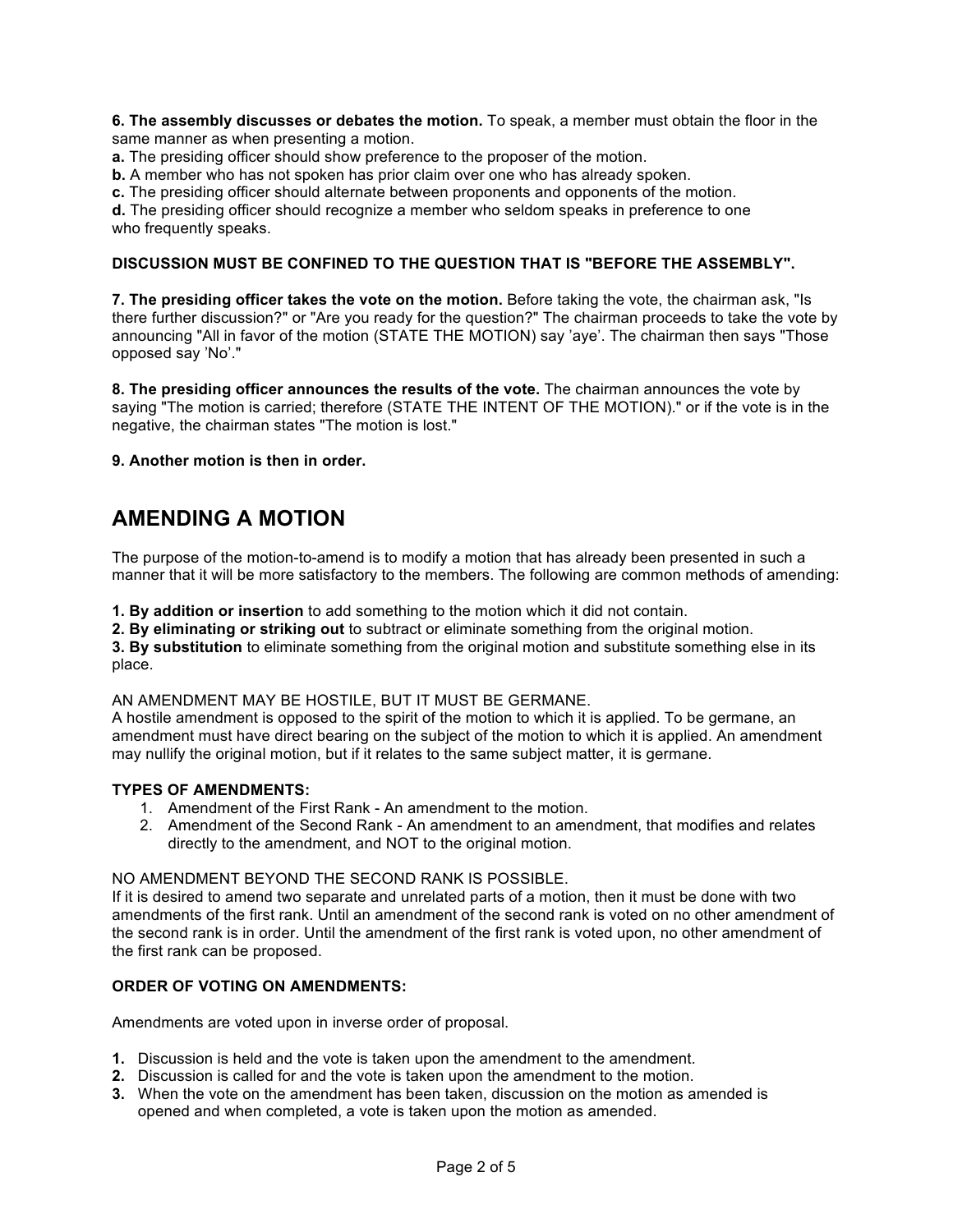### **ORDER OF PRECEDENCE OF MOTIONS AND SUMMARY OF GOVERNING RULES**

| Purpose of Motion                     | Interrupt<br>Speaker? | Second<br>Required? | Debatable? | Vote<br>Required? | <b>Motions That Apply</b>                                         |
|---------------------------------------|-----------------------|---------------------|------------|-------------------|-------------------------------------------------------------------|
| <b>Privileged Motions</b>             |                       |                     |            |                   |                                                                   |
| to fix time to adjourn                | no                    | yes                 | limited    | maj.              | amend, reconsider                                                 |
| to adjourn (unqualified)              | no                    | yes                 | no         | maj.              | none                                                              |
| to take a recess                      | no                    | yes                 | limited    | mai.              | amend                                                             |
| to rise to a question of privilege    | yes                   | no                  | no         | rules             | all                                                               |
| to call for the orders of the day     | yes                   | no                  | no         | none              | none                                                              |
| <b>Subsidiary Motions</b>             |                       |                     |            |                   |                                                                   |
| to lay on the table                   | no                    | yes                 | no         | maj.              | none                                                              |
| to call for the previous question     | no                    | yes                 | no         | 2/3               | reconsider                                                        |
| to limit, or extend limits of debate  | no                    | yes                 | limited    | 2/3               | amend, reconsider                                                 |
| to postpone definitely                | no                    | yes                 | limited    | maj.              | amend, reconsider,<br>previous question                           |
| to refer to a committee               | no                    | yes                 | limited    | maj.              | amend, reconsider,<br>previous question                           |
| to amend                              | no                    | yes                 | yes        | maj.              | amend, reconsider,<br>previous question                           |
| to postpone indefinitely              | no                    | yes                 | yes        | maj.              | limit debate,<br>reconsider, previous<br>question                 |
| <b>Main Motions</b>                   |                       |                     |            |                   |                                                                   |
| general main motions                  | no                    | yes                 | yes        | maj.              | all                                                               |
| to take from the table                | no                    | yes                 | yes        | maj.              | none                                                              |
| to reconsider                         | yes                   | yes                 | yes        | maj.              | limit debate, table,<br>previous question,<br>postpone definitely |
| to reconsider and enter in minutes    | yes                   | yes                 | no         | none              | none                                                              |
| to rescind                            | no                    | yes                 | yes        | 2/3               | all                                                               |
| to expunge                            | no                    | yes                 | yes        | 2/3               | all                                                               |
| to adopt a resolution                 | no                    | yes                 | yes        | maj.              | all                                                               |
| to adjourn (qualified)                | no                    | yes                 | limited    | mai.              | all                                                               |
| to create orders of the day (special) | no                    | yes                 | yes        | 2/3               | all                                                               |
| to amend constitution etc.            | no                    | yes                 | yes        | 2/3               | all                                                               |
| <b>Incidental Motions</b>             |                       |                     |            |                   |                                                                   |
| to suspend rules                      | no                    | yes                 | no         | 2/3               | none                                                              |
| to withdraw a motion                  | no                    | no                  | no         | maj.              | reconsider                                                        |
| to read papers                        | no                    | yes                 | no         | maj.              | reconsider                                                        |
| to object to consideration            | yes                   | no                  | no         | 2/3               | reconsider                                                        |
| to rise to a point of order           | yes                   | no                  | no         | rules             | none                                                              |
| to rise to parliamentary inquiry      | yes                   | no                  | no         | none              | none                                                              |
| to appeal from the decision of chair  | yes                   | yes                 | limited    | maj.              | all except amend                                                  |
| to call for a division of the house   | yes                   | no                  | no         | maj.              | none                                                              |
| to call for a division of a question  | no                    | yes                 | no         | maj.              | amend                                                             |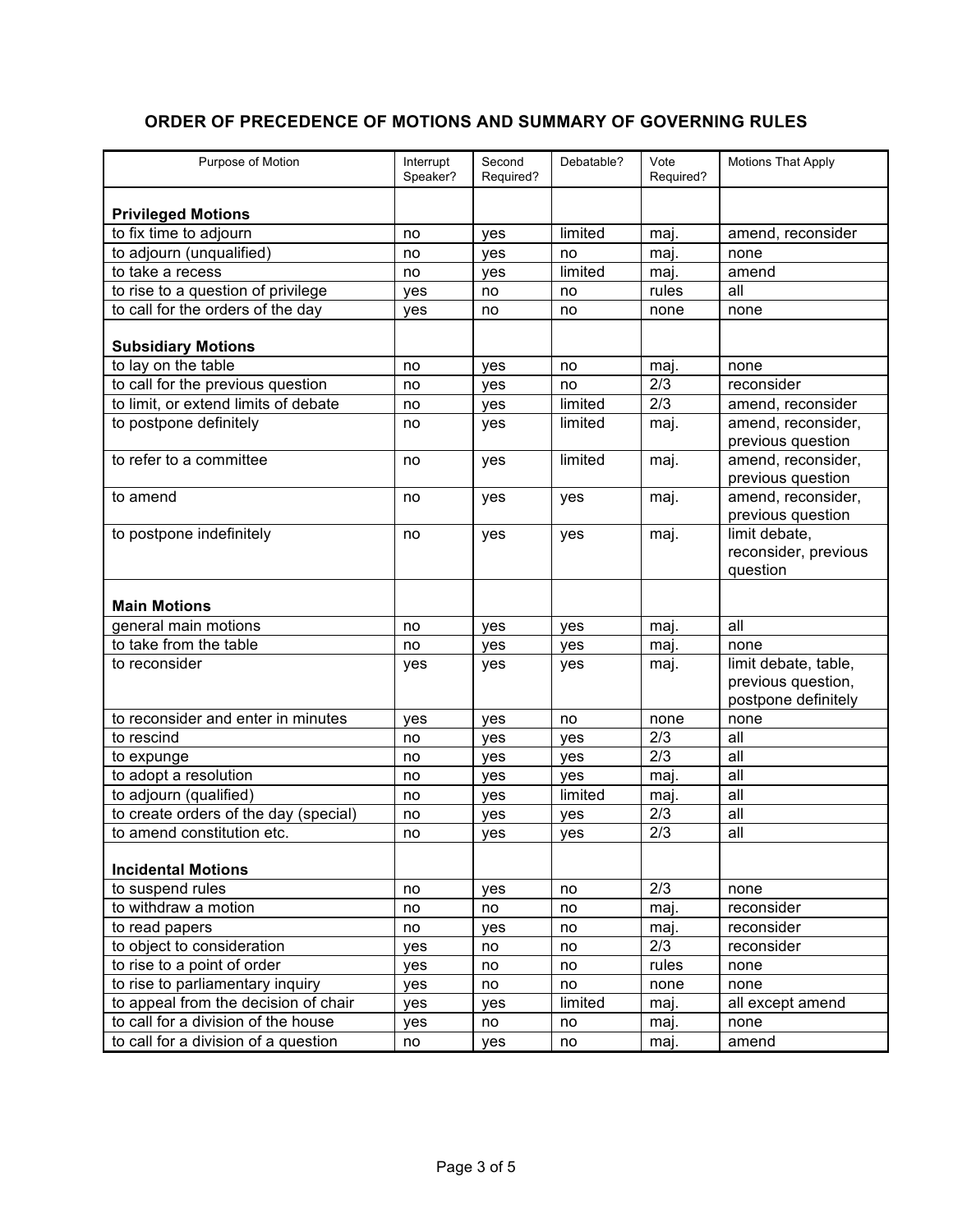### **ACTION FOR SPECIAL PURPOSES**

| <b>Kind of Motion</b>                                | Objective                                               | <b>Effect</b>                                        |  |
|------------------------------------------------------|---------------------------------------------------------|------------------------------------------------------|--|
| to lay on the table                                  | clears the floor for more urgent business               | delays action                                        |  |
| to call for the previous question                    | secures immediate vote on pending<br>question           | ends debate                                          |  |
| to limit or extend time for debate                   | provides more or less time for discussion               | shortens discussion                                  |  |
| to postpone definitely                               | gives more time for information discussion              | delays action                                        |  |
| to commit or refer                                   | to enable more careful consideration                    | delays action                                        |  |
| to amend                                             | to improve the motion                                   | changes the motion                                   |  |
| to postpone indefinitely                             | to prevent a vote on the question                       | suppresses the question                              |  |
| to raise a point of order                            | to call attention to violation of the rules             | keeps group using<br>parliamentary procedure         |  |
| to appeal from decision of chair                     | to determine the attitude of the group                  | secures group ruling                                 |  |
| to suspend the rules                                 | to permit action not possible under the<br>rules        | secures action prevented<br>by the rules             |  |
| to object to the consideration of a<br>question      | to prevent wasting time                                 | suppresses the motion                                |  |
| to divide the question                               | to secure more careful consideration                    | secures action                                       |  |
| to call for a division                               | to determine the accuracy of a voice vote               | secures an accurate check<br>of the vote             |  |
| to nominate                                          | to suggest names for office                             | places names for<br>consideration                    |  |
| to make a request growing out of<br>pending business | to secure information or ask to be excused<br>from duty | provides information                                 |  |
| to fix the time to adjourn                           | to have legal continuation of the meeting               | sets continuation time                               |  |
| to adjourn                                           | to end the meeting                                      | adjourns the meeting                                 |  |
| to take a recess                                     | to secure an intermission of the meeting                | delays action                                        |  |
| to raise a question of privilege                     | to correct undesirable conditions                       | corrects undesirable<br>conditions                   |  |
| to call for the order of the day                     | to secure adherence to order of business                | same as the objective                                |  |
| to take from the table                               | to continue the consideration of question               | continues consideration                              |  |
| to reconsider                                        | to reconsider the question                              | secures further<br>consideration and another<br>vote |  |
| to reconsider and have entered in<br>the minutes     | to reconsider the question at the next<br>meeting       | secures further<br>consideration and another<br>vote |  |
| to rescind                                           | to repeal action previously taken                       | same as objective                                    |  |
| to ratify                                            | to approve previous action taken                        | same as objective                                    |  |